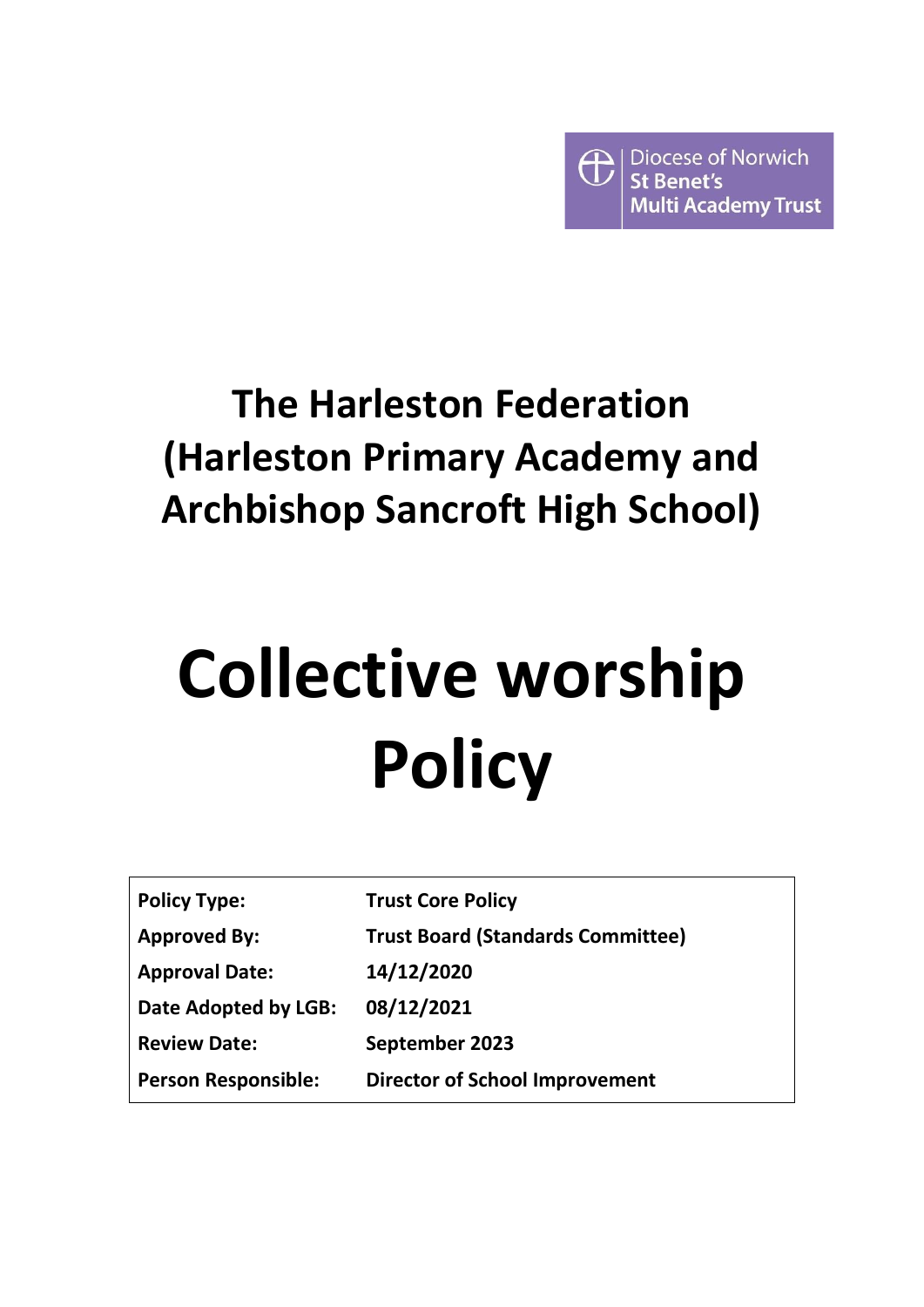# **Summary of Changes**

The model policy has been revised to reflect these changes to the statutory guidance as outlined below.

| Page<br>Ref. | <b>Section</b>                 | Amendment                                                                                                                                       | Date of<br>Change |
|--------------|--------------------------------|-------------------------------------------------------------------------------------------------------------------------------------------------|-------------------|
| 4            | Anglican Faith<br>and Practice | Wording regarding engagement with the wider Christian<br>church updated in consultation with diocesan<br>Distinctiveness and Standards Manager. | September<br>2020 |
| 3            | <b>Policy Statement</b>        | Addition of paragraph 2 to better reflect the diversity of<br>the school communities and the inclusivity of St Benet's<br>MAT.                  | December<br>2020  |
|              |                                |                                                                                                                                                 |                   |
|              |                                |                                                                                                                                                 |                   |
|              |                                |                                                                                                                                                 |                   |
|              |                                |                                                                                                                                                 |                   |

# **Roles and Accountabilities**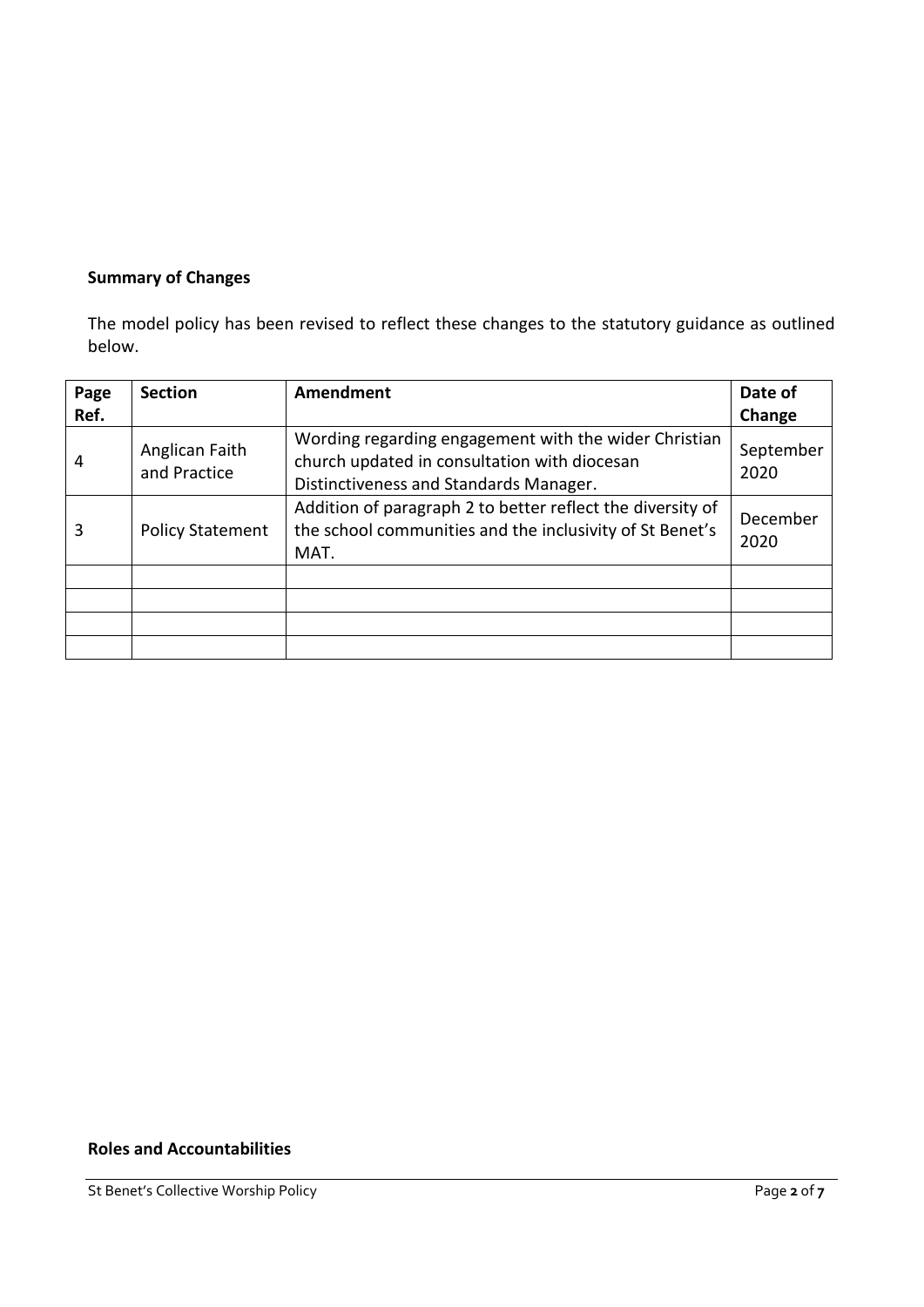The Diocese of Norwich St Benet's Multi Academy Trust is accountable for all policies across its academies. All policies whether relating to an individual academy or the whole Trust are written and implemented in line with our vision, ethos and values as articulated in our prospectus.

We are committed to the provision of high-quality education for pupils of all faiths and none within the context of the Christian values of service, thankfulness, and humility and where individuals are valued, aspirations are high, hope is nurtured, and talents released.

The Scheme of Delegation for each academy sets out the responsibilities of the Local Governing Body (LGB) and headteacher. The headteacher of each academy is responsible for the implementation of all policies of the academy trust.

All employees of the Diocese of Norwich St Benet's Multi Academy Trust are subject to the Trust's policies.

# **Policy Statement**

As an academy in a Diocesan MAT, collective worship at The Harleston Federation is an affirmation and celebration of our Christian ethos. Through our collective worship, adults and children have the opportunity to learn, collective worship and grow in their understanding of God and of themselves. It is therefore the 'heartbeat' of everything that we do and an expression of our academy's Christian vision and values.

Collective Worship is a gathering of a 'collection' of people of diverse religious, agnostic and nonreligious backgrounds and does not pre-suppose any particular religious commitment. It is educational and inclusive in its nature, rather than being a gathering of believers. The school community is a collection of people from different backgrounds and if school collective worship is to be meaningful, it must be sensitive to this. The use of the term collective is important in that it recognises that pupils and staff will subscribe to a range of beliefs, and that there is a need to provide opportunities for all to share in Collective Worship in a way which make sense to them and is appropriate to their stage of development. Visitors to Collective Worship are a valued and important part of what a church school provides for its pupils. It enriches pupils understanding of a diversity of beliefs and responses to the world around them.

We believe that we and our children are made in the image of God and that collective worship is a vital factor in this image becoming more real and meaningful. It also enables participants to develop an understanding of the nature of Jesus Christ and the trinity of God as Father, Son and Holy Spirit.

Collective worship in our academy is not simply a statutory duty although the legal requirements provide a framework for practice.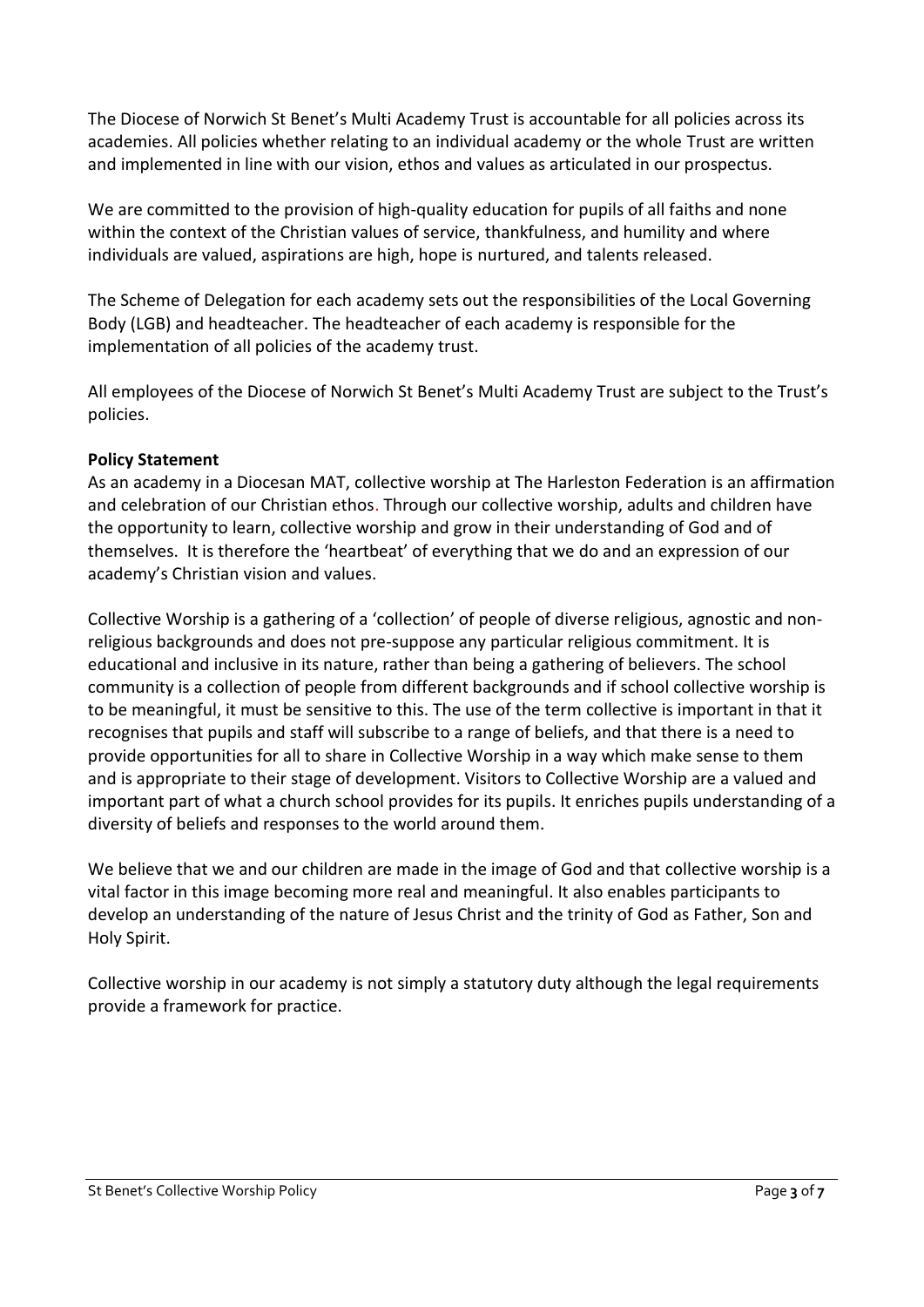# **The Legal Requirements**

We adhere to the School Standards and Framework Act 1998 (Section 70 and Schedule 20) which requires that:

- All registered pupils (apart from those whose parents exercise the right to withdrawal) must on each academy day take part in an act of collective worship.
- The daily act of collective worship should be conducted in accordance with the provisions of the Trust Deeds of the academy and the ethos statement in the Instrument of Government and should be consistent with the beliefs and practices of the Church of England.
- All acts of collective worship in Church schools/academies must be Christian in character. Pupils can be grouped in various ways for collective worship such as the whole school, year groups, tutor groups, classes, or other combinations.
- Acts of collective worship must be appropriate for the pupils in that they should take account of the pupils' age, aptitude and family backgrounds.
- The daily act of collective worship will normally take place on the academy premises, but all academies are able to hold their act of collective worship elsewhere (e.g. the local Parish Church) on special occasions.
- Responsibility for the arrangement of collective worship in a Church of England academy rests with the Local Governing Body in consultation with the headteacher. Trust appointed Governors have a particular responsibility because they are appointed to promote and uphold the ethos and values of the Trust. The headteacher has a responsibility to ensure that all arrangements for collective worship are secured. They act as the collective worship coordinator or have designated this activity to an alternate member of staff.

# **Anglican Faith and Practice**

In addition to the above, we seek to provide acts of Collective Worship that reflect the faith and practice of the Church of England therefore:

We use the Bible as a sourcebook for inspiration and learning and make pupils familiar with the Lord's Prayer, psalms and other verses of scripture. We also introduce them to a variety of wellknown prayers – many of which express the central beliefs of Christians throughout the ages.

We use aspects of Anglican liturgy to create a framework for worship. We use Christian symbols as a focus for reflection and provide opportunities to discover the value of meditation and silence. We observe the cycle of the Anglican year including celebrations of the major Christian festivals.

At The Harleston Federation, we provide a worship space which is attractive and well prepared with appropriate thought having been given to colour, space, seating, ambience and music.

We actively seek to develop church partnerships to enhance our provision for collective worship. This includes the local Anglican church and other Christian denominations. We view our academy as part of the global church and aim to provide opportunities for pupils to appreciate the diversity of Christianity.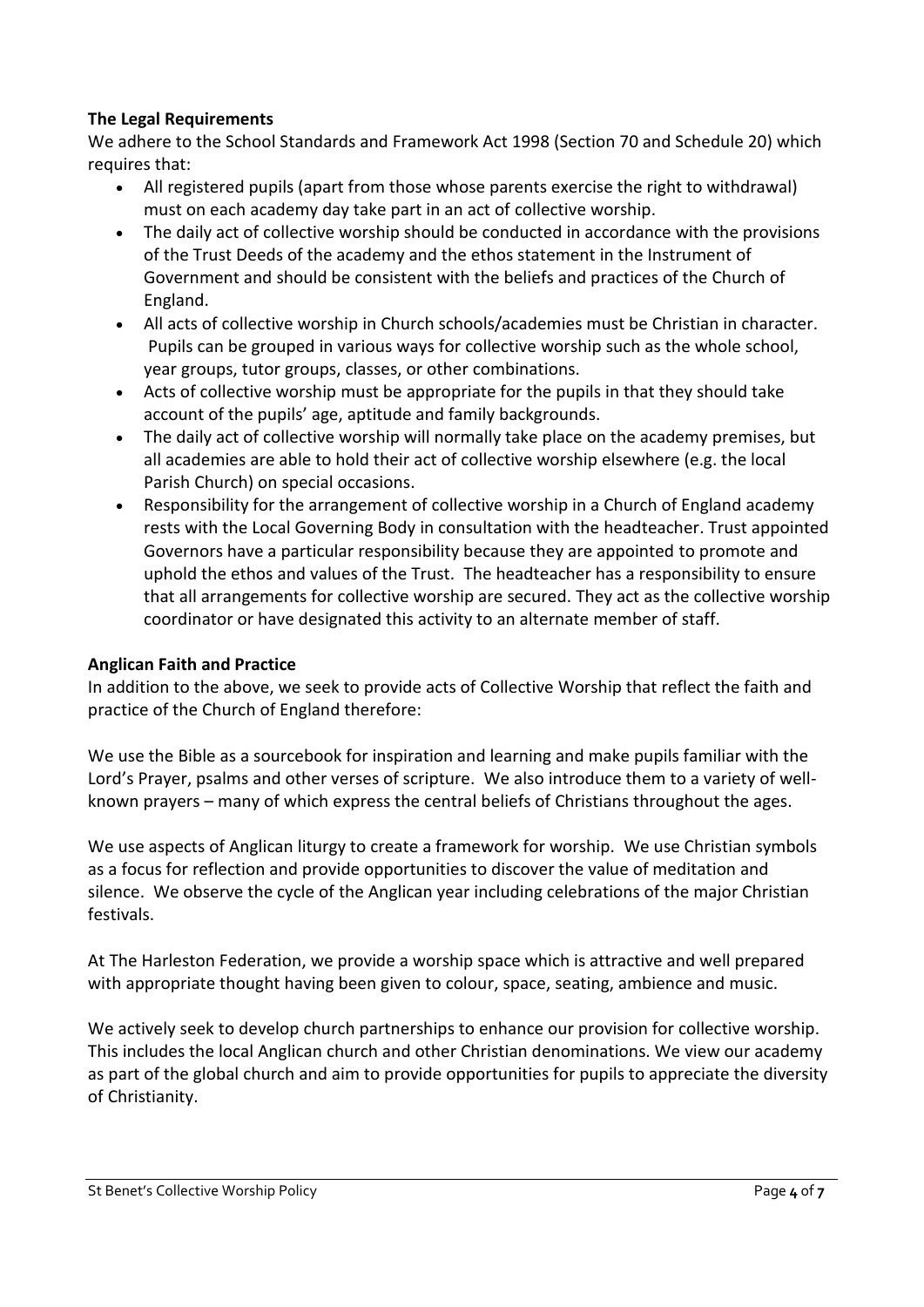### **Rights and Responsibilities**

As established by the 1944 Act and reinforced through this policy, parents have the right to withdraw their children from collective worship. However, having chosen to send their children to The Harleston Federation, it is hoped that no one will exercise this right. Should such a situation arise, appropriate arrangements would be made in keeping with the requirements of the Act.

#### **Aims and Purpose**

The aims and purpose of collective worship as defined by the Education Reform Act 1988 are as follows:

- To provide an opportunity for the children to collective worship God
- To enable children to consider spiritual and moral issues
- To enable children to explore their own beliefs
- To encourage participation and response
- To develop in children a sense of community spirit
- To promote a common ethos with shared values and to reinforce positive attitudes

#### **Planning**

The headteacher has overall responsibility for the planning and delivery of collective worship. This may be delegated to other members of staff and undertaken in consultation with all academy stakeholders. Plans follow the cycle of the Anglican year. The headteacher or the delegated member of staff ensures that other leaders and visiting speakers receive copies of relevant plans. Individuals and groups are responsible for using these plans as a basis for developing their own short-term plans for individual or class-based acts of collective worship. This approach is inclusive of pupils, who have regular and significant involvement in planning, leading, and evaluating collective worship.

#### **Organisation**

An act of collective worship is held daily. This may involve the whole academy or smaller class or key stage groups. Where collective worship forms part of an assembly, such as the celebration of pupil work, we ensure that there is a clear distinction between the two elements of the gathering.

The headteacher and other members of staff together with groups of children will take turns to conduct collective worship. Local Anglican clergy and clergy from other Christian denominations may also lead collective worship.

We conduct collective worship in a dignified and respectful way and expect everyone to behave in a dignified and respectful manner (see our behaviour policy). We create an appropriate environment by using music, pictures, or other artefacts to act as a focal point.

#### **Resources**

We are committed to developing resources for collective worship and commit funds to update resources and provide training for staff. The budget for collective worship is distinct from the budget for religious education (RE).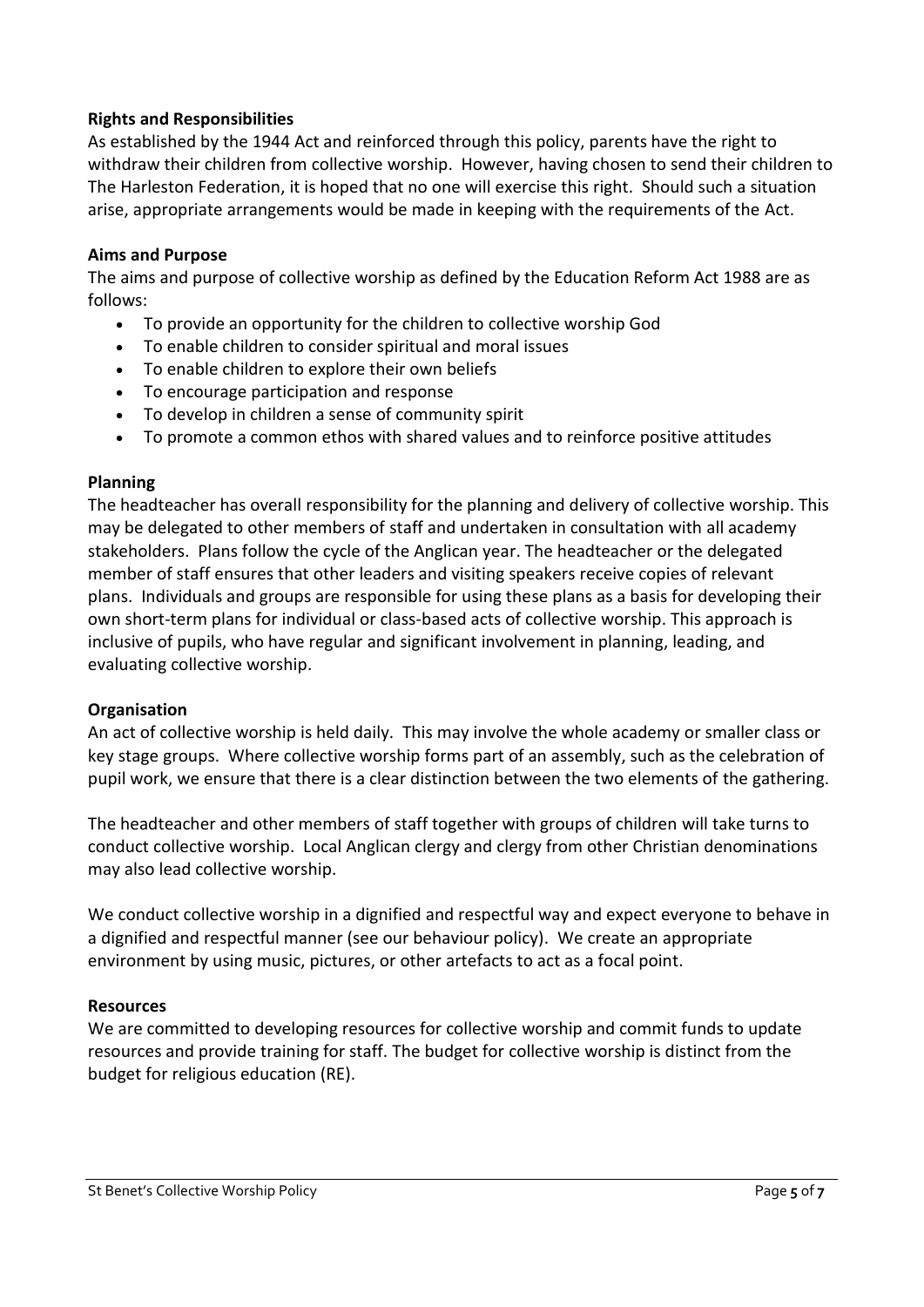There is a wide selection of assembly books and artefacts which we regularly update and improve. We have a collection of CDs which are used to provide suitable music as children enter and leave the hall as well as to accompany singing. Leaders of collective worship, including clergy, have access to regular training.

# **Contribution to Spiritual, Moral, Social and Cultural development (SMSC)**

We recognise that although the development of SMSC is fostered across the whole curriculum, acts of collective worship provide a multitude of opportunities in this area. For example, we will encourage pupils to reflect on and celebrate the deeper meanings of life. They may also consider their own behaviour and recognise the need for forgiveness, appreciate the contributions of others and respond to their needs. We will also provide opportunities for them to reflect on and value their own culture and that of others.

# **Monitoring and Evaluation**

We monitor and evaluate our collective worship to ensure that it is of a consistent high quality and best practice is observed. Written records are made of observations. We will seek the views of adults and pupils through surveys. This will help us understand the impact of collective worship as an expression of the school's Christian vision.

Those who lead collective worship are provided with criteria so that they are better able to plan effectively. All plans are submitted before the act of collective worship takes place. The headteacher/delegated member of staff and others, including pupils, will routinely observe, monitor, and evaluate acts of collective worship in line with these criteria. The outcomes will be shared with the Ethos Committee. Members of the Local Governing Body are also responsible for monitoring the quality of provision in collective worship.

#### **Inclusion**

We are committed to equality of opportunity for all regardless of faith, race, gender, cultural background, ability or any physical or sensory disability. We therefore aim to make collective worship accessible to all and make adjustments to accommodate to individual needs when appropriate and possible. As when teachers prepare lessons, collective worship leaders take account of different learning styles and aim to present materials using multi-sensory approaches.

# **Implementation of the policy**

The headteacher/delegated member of staff are responsible for the delivery of this policy which will be reviewed by the trust every three years. Its implementation is the responsibility of all those planning and leading collective worship.

# **Review**

This policy will be reviewed every three years.